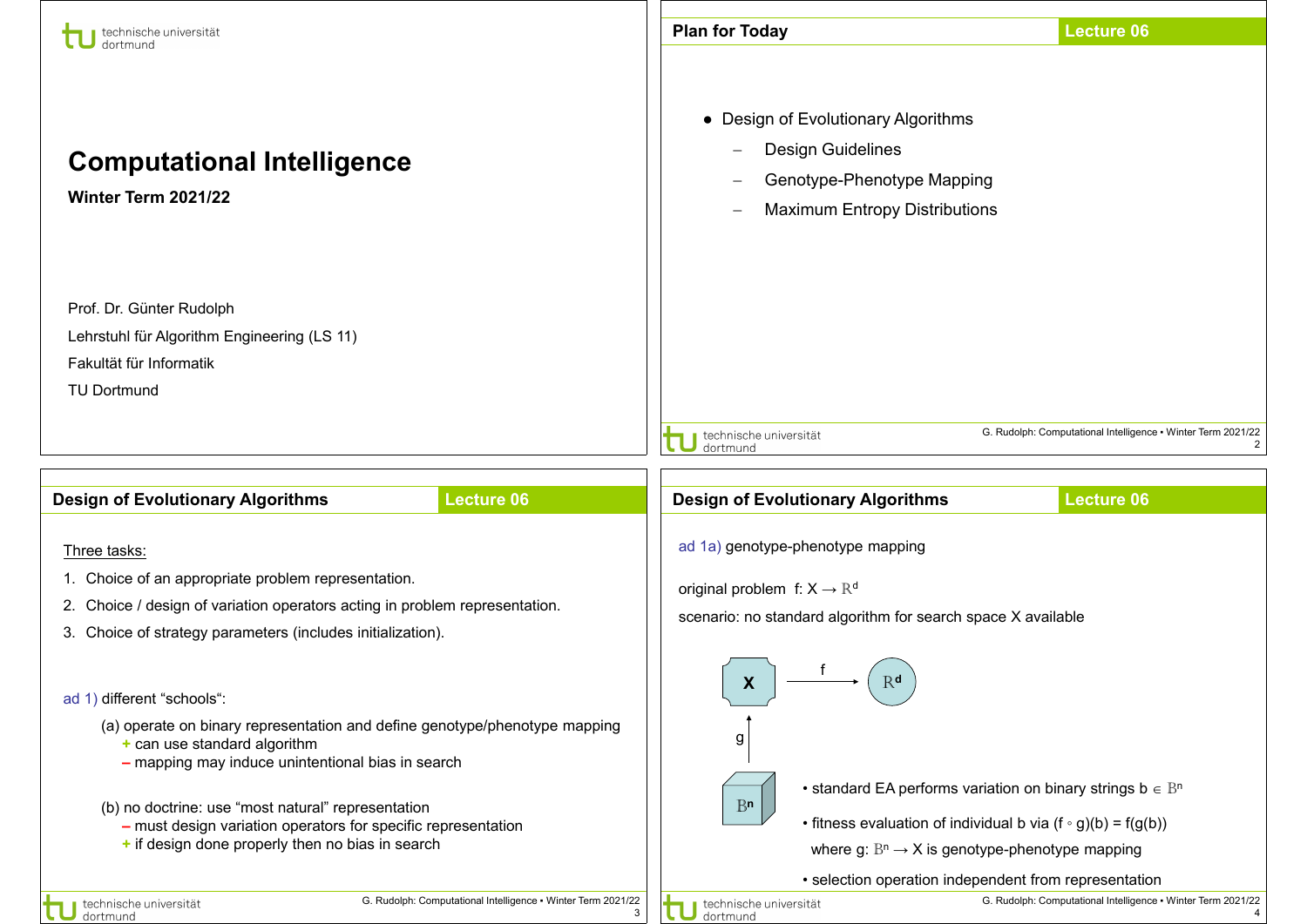| <b>Lecture 06</b><br><b>Design of Evolutionary Algorithms</b>                                                                                                                                                                                                                                                                                                                                                                                                                                                                                                                                                                                                                                                                                                                                                                      |                                                                                                                                     |     |     |                                                                                                                                                                                                                                               | <b>Design of Evolutionary Algorithms</b>                                                                                                                                                                                                                                                                                                                                                                                                                                                                                                                                                                                                                                                                                                                                                                                                                |                                          |                                                              |  |                                    |  | <b>Lecture 06</b> |                   |  |  |                                                                   |                                                              |  |
|------------------------------------------------------------------------------------------------------------------------------------------------------------------------------------------------------------------------------------------------------------------------------------------------------------------------------------------------------------------------------------------------------------------------------------------------------------------------------------------------------------------------------------------------------------------------------------------------------------------------------------------------------------------------------------------------------------------------------------------------------------------------------------------------------------------------------------|-------------------------------------------------------------------------------------------------------------------------------------|-----|-----|-----------------------------------------------------------------------------------------------------------------------------------------------------------------------------------------------------------------------------------------------|---------------------------------------------------------------------------------------------------------------------------------------------------------------------------------------------------------------------------------------------------------------------------------------------------------------------------------------------------------------------------------------------------------------------------------------------------------------------------------------------------------------------------------------------------------------------------------------------------------------------------------------------------------------------------------------------------------------------------------------------------------------------------------------------------------------------------------------------------------|------------------------------------------|--------------------------------------------------------------|--|------------------------------------|--|-------------------|-------------------|--|--|-------------------------------------------------------------------|--------------------------------------------------------------|--|
| <b>Genotype-Phenotype-Mapping</b> $B^n \to [L, R] \subset R$<br>• Standard encoding for $b \in B^n$<br>$x = L + \frac{R-L}{2^n-1} \sum_{i=0}^{n-1} b_{n-i} 2^i$<br>$\rightarrow$ Problem: hamming cliffs<br>001<br>010<br>011<br>101<br>110<br>111<br>000<br>100<br>$\longleftarrow$ genotype<br>$\overline{2}$<br>5<br>$\overline{7}$<br>3<br>6<br>$\longleftarrow$ phenotype<br>0<br>4<br>$L = 0, R = 7$<br>2 Bit<br>1 Bit<br>3 Bit<br>1 Bit<br>1 Bit<br>2 Bit<br>1 Bit<br>$n = 3$<br>Hamming cliff<br>G. Rudolph: Computational Intelligence • Winter Term 2021/22<br>technische universität<br>5<br>dortmund                                                                                                                                                                                                                   |                                                                                                                                     |     |     |                                                                                                                                                                                                                                               | Genotype-Phenotype-Mapping $B^n \to [L, R] \subset R$<br>• Gray encoding for $b \in B^n$<br>Let $a \in B^n$ standard encoded. Then $b_i = \begin{cases} a_i, & \text{if } i = 1 \\ a_{i+1} \oplus a_i, & \text{if } i > 1 \end{cases}$<br>$\oplus$ = XOR<br>- genotype<br>010<br>000<br>001<br>011<br>110<br>111<br>101<br>100<br>– phenotype<br>$\overline{2}$<br>3<br>5<br>6<br>$\mathbf{0}$<br>4<br>OK, no hamming cliffs any longer<br>$\Rightarrow$ small changes in phenotype "lead to" small changes in genotype<br>since we consider evolution in terms of Darwin (not Lamarck):<br>$\Rightarrow$ small changes in genotype lead to small changes in phenotype!<br><b>but:</b> 1-Bit-change: $000 \rightarrow 100 \Rightarrow \odot$<br>G. Rudolph: Computational Intelligence • Winter Term 2021/22<br>technische universität<br>6<br>dortmund |                                          |                                                              |  |                                    |  |                   |                   |  |  |                                                                   |                                                              |  |
|                                                                                                                                                                                                                                                                                                                                                                                                                                                                                                                                                                                                                                                                                                                                                                                                                                    | <b>Design of Evolutionary Algorithms</b><br><b>Lecture 06</b>                                                                       |     |     |                                                                                                                                                                                                                                               |                                                                                                                                                                                                                                                                                                                                                                                                                                                                                                                                                                                                                                                                                                                                                                                                                                                         | <b>Design of Evolutionary Algorithms</b> |                                                              |  |                                    |  |                   | <b>Lecture 06</b> |  |  |                                                                   |                                                              |  |
|                                                                                                                                                                                                                                                                                                                                                                                                                                                                                                                                                                                                                                                                                                                                                                                                                                    | Genotype-Phenotype-Mapping $B^n \to P^{\text{log}(n)}$<br>(example only)<br>• e.g. standard encoding for $b \in B^n$<br>individual: |     |     | ad 1a) genotype-phenotype mapping<br>typically required: strong causality<br>$\rightarrow$ small changes in individual leads to small changes in fitness<br>$\rightarrow$ small changes in genotype should lead to small changes in phenotype |                                                                                                                                                                                                                                                                                                                                                                                                                                                                                                                                                                                                                                                                                                                                                                                                                                                         |                                          |                                                              |  |                                    |  |                   |                   |  |  |                                                                   |                                                              |  |
| 010                                                                                                                                                                                                                                                                                                                                                                                                                                                                                                                                                                                                                                                                                                                                                                                                                                | 101<br>111                                                                                                                          | 000 | 110 | 001                                                                                                                                                                                                                                           | 101                                                                                                                                                                                                                                                                                                                                                                                                                                                                                                                                                                                                                                                                                                                                                                                                                                                     | 100                                      | $\longleftarrow$ genotype                                    |  |                                    |  |                   |                   |  |  | but: how to find a genotype-phenotype mapping with that property? |                                                              |  |
| 0                                                                                                                                                                                                                                                                                                                                                                                                                                                                                                                                                                                                                                                                                                                                                                                                                                  | $\overline{2}$                                                                                                                      | 3   | 4   | 5                                                                                                                                                                                                                                             | 6                                                                                                                                                                                                                                                                                                                                                                                                                                                                                                                                                                                                                                                                                                                                                                                                                                                       |                                          | — index                                                      |  |                                    |  |                   |                   |  |  |                                                                   |                                                              |  |
| necessary conditions:<br>1) g: $B^n \rightarrow X$ can be computed efficiently (otherwise it is senseless)<br>consider index and associated genotype entry as unit / record / struct;<br>2) g: $Bn \rightarrow X$ is surjective (otherwise we might miss the optimal solution)<br>sort units with respect to genotype value, old indices yield permutation:<br>3) g: $B^n \rightarrow X$ preserves closeness (otherwise strong causality endangered)<br>010<br>— genotype<br>001<br>101<br>101<br>110<br>111<br>000<br>100<br>Let $d(\cdot, \cdot)$ be a metric on $B^n$ and $d_X(\cdot, \cdot)$ be a metric on X.<br>← old index<br>$\overline{2}$<br>$\overline{7}$<br>6<br>3<br>5<br>0<br>4<br>1<br>$\forall x, y, z \in \mathbb{B}^n : d(x, y) \le d(x, z) \Rightarrow d_X(g(x), g(y)) \le d_X(g(x), g(z))$<br>$=$ permutation |                                                                                                                                     |     |     |                                                                                                                                                                                                                                               |                                                                                                                                                                                                                                                                                                                                                                                                                                                                                                                                                                                                                                                                                                                                                                                                                                                         |                                          |                                                              |  |                                    |  |                   |                   |  |  |                                                                   |                                                              |  |
| dortmund                                                                                                                                                                                                                                                                                                                                                                                                                                                                                                                                                                                                                                                                                                                                                                                                                           | technische universität                                                                                                              |     |     |                                                                                                                                                                                                                                               |                                                                                                                                                                                                                                                                                                                                                                                                                                                                                                                                                                                                                                                                                                                                                                                                                                                         |                                          | G. Rudolph: Computational Intelligence . Winter Term 2021/22 |  | technische universität<br>dortmund |  |                   |                   |  |  |                                                                   | G. Rudolph: Computational Intelligence • Winter Term 2021/22 |  |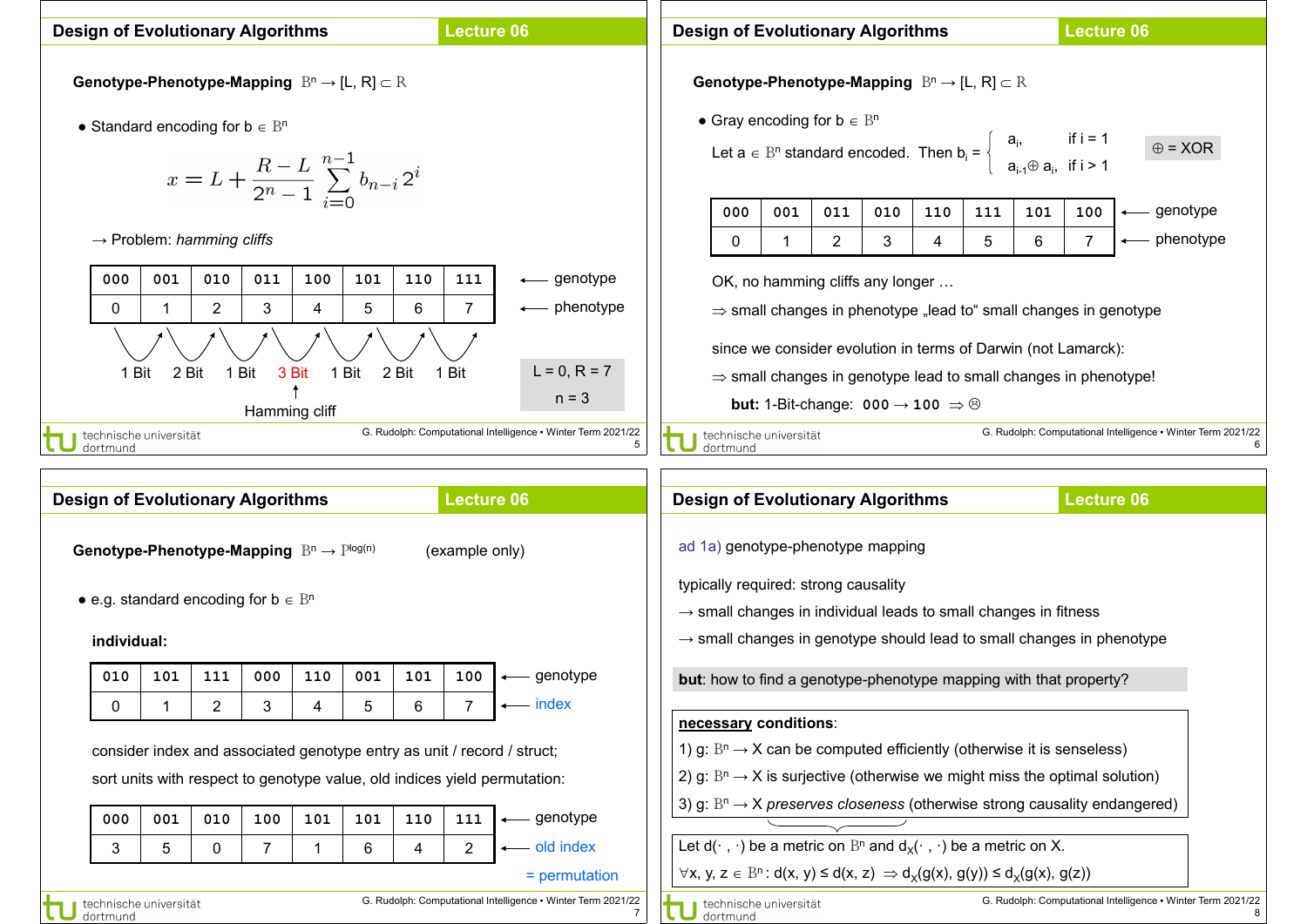| <b>Design of Evolutionary Algorithms</b>                                                                                                                                                                                                                                                                                                                                                    | <b>Lecture 06</b>                                                  | <b>Design of Evolutionary Algorithms</b>                                                                                                                                                                                                                                                                                                                                                                                                                                                                                                                                                           | <b>Lecture 06</b>                                                  |  |  |  |  |  |
|---------------------------------------------------------------------------------------------------------------------------------------------------------------------------------------------------------------------------------------------------------------------------------------------------------------------------------------------------------------------------------------------|--------------------------------------------------------------------|----------------------------------------------------------------------------------------------------------------------------------------------------------------------------------------------------------------------------------------------------------------------------------------------------------------------------------------------------------------------------------------------------------------------------------------------------------------------------------------------------------------------------------------------------------------------------------------------------|--------------------------------------------------------------------|--|--|--|--|--|
| ad 1b) use "most natural" representation<br>typically required: strong causality<br>$\rightarrow$ small changes in individual leads to small changes in fitness<br>$\rightarrow$ need variation operators that obey that requirement<br>but: how to find variation operators with that property?<br>$\Rightarrow$ need design guidelines                                                    |                                                                    | ad 2) design guidelines for variation operators<br>a) reachability<br>every $x \in X$ should be reachable from arbitrary $x_0 \in X$<br>after finite number of repeated variations with positive probability bounded from 0<br>b) unbiasedness<br>unless having gathered knowledge about problem<br>variation operator should not favor particular subsets of solutions<br>$\Rightarrow$ formally: maximum entropy principle<br>c) control<br>variation operator should have parameters affecting shape of distributions;<br>known from theory: weaken variation strength when approaching optimum |                                                                    |  |  |  |  |  |
| technische universität<br>dortmund                                                                                                                                                                                                                                                                                                                                                          | G. Rudolph: Computational Intelligence • Winter Term 2021/22<br>9  | G. Rudolph: Computational Intelligence • Winter Term 2021/22<br>technische universität<br>10<br>dortmund                                                                                                                                                                                                                                                                                                                                                                                                                                                                                           |                                                                    |  |  |  |  |  |
| <b>Design of Evolutionary Algorithms</b>                                                                                                                                                                                                                                                                                                                                                    | <b>Lecture 06</b>                                                  | <b>Design of Evolutionary Algorithms</b>                                                                                                                                                                                                                                                                                                                                                                                                                                                                                                                                                           | <b>Lecture 06</b>                                                  |  |  |  |  |  |
| ad 2) design guidelines for variation operators in practice                                                                                                                                                                                                                                                                                                                                 |                                                                    | b) unbiasedness                                                                                                                                                                                                                                                                                                                                                                                                                                                                                                                                                                                    |                                                                    |  |  |  |  |  |
| binary search space $X = B^n$                                                                                                                                                                                                                                                                                                                                                               |                                                                    | don't prefer any direction or subset of points without reason                                                                                                                                                                                                                                                                                                                                                                                                                                                                                                                                      |                                                                    |  |  |  |  |  |
| variation by k-point or uniform crossover and subsequent mutation<br>a) reachability:<br>regardless of the output of crossover<br>we can move from $x \in B^n$ to $y \in B^n$ in 1 step with probability<br>$p(x,y) = p_m^{H(x,y)} (1-p_m)^{n-H(x,y)} > 0$<br>where $H(x,y)$ is Hamming distance between $x$ and $y$ .<br>Since min{ $p(x,y)$ : $x,y \in B^n$ } = $\delta > 0$ we are done. |                                                                    | $\Rightarrow$ use maximum entropy distribution for sampling!<br>properties:<br>- distributes probability mass as uniform as possible<br>- additional knowledge can be included as constraints:<br>$\rightarrow$ under given constraints sample as uniform as possible                                                                                                                                                                                                                                                                                                                              |                                                                    |  |  |  |  |  |
| technische universität<br>dortmund                                                                                                                                                                                                                                                                                                                                                          | G. Rudolph: Computational Intelligence . Winter Term 2021/22<br>11 | technische universität<br>dortmund                                                                                                                                                                                                                                                                                                                                                                                                                                                                                                                                                                 | G. Rudolph: Computational Intelligence • Winter Term 2021/22<br>12 |  |  |  |  |  |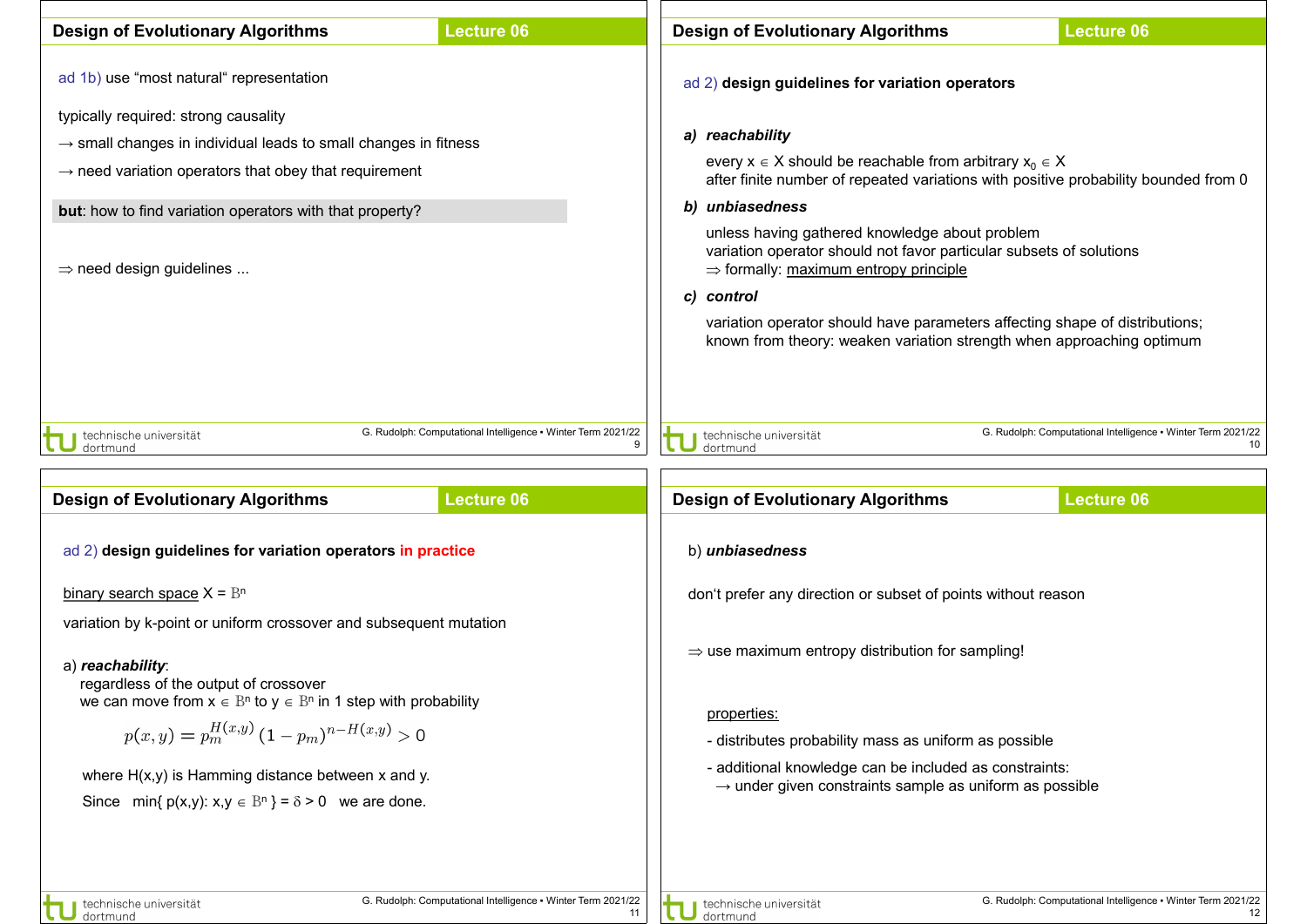### **Design of Evolutionary Algorithms**

## **Lecture 06**

Formally:

#### **Definition:**

Let X be discrete random variable (r.v.) with  $p_k = P\{ X = x_k \}$  for some index set K. The quantity

$$
H(X) = -\sum_{k \in K} p_k \log p_k
$$

is called the *entropy of the distribution* of X. If X is a continuous r.v. with p.d.f.  $f_X(\cdot)$  then the entropy is given by

$$
H(X) = -\int_{-\infty}^{\infty} f_X(x) \log f_X(x) dx
$$

The distribution of a random variable  $X$  for which  $H(X)$  is maximal is termed a *maximum entropy distribution*. ■

J technische universität<br>J dortmund

G. Rudolph: Computational Intelligence ▪ Winter Term 2021/22 13

# **Excursion: Maximum Entropy Distributions Lecture 06**  $L(p, a) = -\sum_{k=1}^{n} p_k \log p_k + a \left( \sum_{k=1}^{n} p_k - 1 \right)$

partial derivatives:

$$
\frac{\partial L(p, a)}{\partial p_k} = -1 - \log p_k + a = 0 \qquad \Rightarrow p_k = e^{a-1}
$$
\n
$$
\frac{\partial L(p, a)}{\partial a} = \sum_{k=1}^n p_k - 1 = 0
$$
\n
$$
\Rightarrow \sum_{k=1}^n p_k = \sum_{k=1}^n e^{a-1} = n e^{a-1} = 1 \qquad \Leftrightarrow \qquad e^{a-1} = \frac{1}{n}
$$
\n
$$
\text{uniform}
$$
\n
$$
\text{distribution}
$$
\n
$$
\text{distribution}
$$
\n
$$
\text{distribution}
$$
\n
$$
\text{distribution}
$$
\n
$$
\text{distribution}
$$
\n
$$
\text{distribution}
$$
\n
$$
\text{distribution}
$$
\n
$$
\text{distribution}
$$
\n
$$
\text{distribution}
$$
\n
$$
\text{distribution}
$$
\n
$$
\text{distribution}
$$
\n
$$
\text{distribution}
$$
\n
$$
\text{distribution}
$$
\n
$$
\text{distribution}
$$
\n
$$
\text{distribution}
$$
\n
$$
\text{distribution}
$$
\n
$$
\text{distribution}
$$
\n
$$
\text{distribution}
$$
\n
$$
\text{distribution}
$$
\n
$$
\text{distribution}
$$
\n
$$
\text{distribution}
$$
\n
$$
\text{distribution}
$$
\n
$$
\text{distribution}
$$
\n
$$
\text{distribution}
$$
\n
$$
\text{distribution}
$$
\n
$$
\text{distribution}
$$
\n
$$
\text{distribution}
$$
\n
$$
\text{distribution}
$$
\n
$$
\text{distribution}
$$
\n
$$
\text{distribution}
$$
\n
$$
\text{distribution}
$$
\n
$$
\text{distribution}
$$
\n
$$
\text{distribution}
$$
\n
$$
\text{distribution}
$$
\n
$$
\text{distribution}
$$
\n
$$
\text{distribution}
$$
\n
$$
\text{distribution}
$$
\n
$$
\text{distribution}
$$
\n
$$
\text{distribution}
$$
\n
$$
\text{distribution}
$$
\n
$$
\text{distribution}
$$
\n
$$
\text{distribution}
$$
\n

**Excursion: Maximum Entropy Distributions**

**Lecture 06**

**Knowledge available:**

Discrete distribution with support { $x_1, x_2, ... x_n$  } with  $x_1 < x_2 < ... x_n < \infty$ 

$$
p_k = \mathsf{P}\{X = x_k\}
$$

⇒ leads to nonlinear constrained optimization problem:

$$
-\sum_{k=1}^{n} p_k \log p_k \longrightarrow \max!
$$
  
s.t. 
$$
\sum_{k=1}^{n} p_k = 1
$$

solution: via Lagrange (find stationary point of Lagrangian function)

$$
L(p, a) = -\sum_{k=1}^{n} p_k \log p_k + a \left( \sum_{k=1}^{n} p_k - 1 \right)
$$

J technische universität<br>J dortmund

G. Rudolph: Computational Intelligence ▪ Winter Term 2021/22 14

#### **Excursion: Maximum Entropy Distributions**

**Lecture 06**

#### **Knowledge available:**

Discrete distribution with support { 1, 2, ..., n } with  $p_k = P$  {  $X = k$  } **and**  $E[X] = v$ 

⇒ leads to nonlinear constrained optimization problem:

$$
-\sum_{k=1}^{n} p_k \log p_k \longrightarrow \max!
$$
  
s.t. 
$$
\sum_{k=1}^{n} p_k = 1 \quad \text{and} \quad \sum_{k=1}^{n} k p_k = \nu
$$

solution: via Lagrange (find stationary point of Lagrangian function)

$$
L(p, a, b) = -\sum_{k=1}^{n} p_k \log p_k + a \left( \sum_{k=1}^{n} p_k - 1 \right) + b \left( \sum_{k=1}^{n} k \cdot p_k - \nu \right)
$$

technische universität dortmung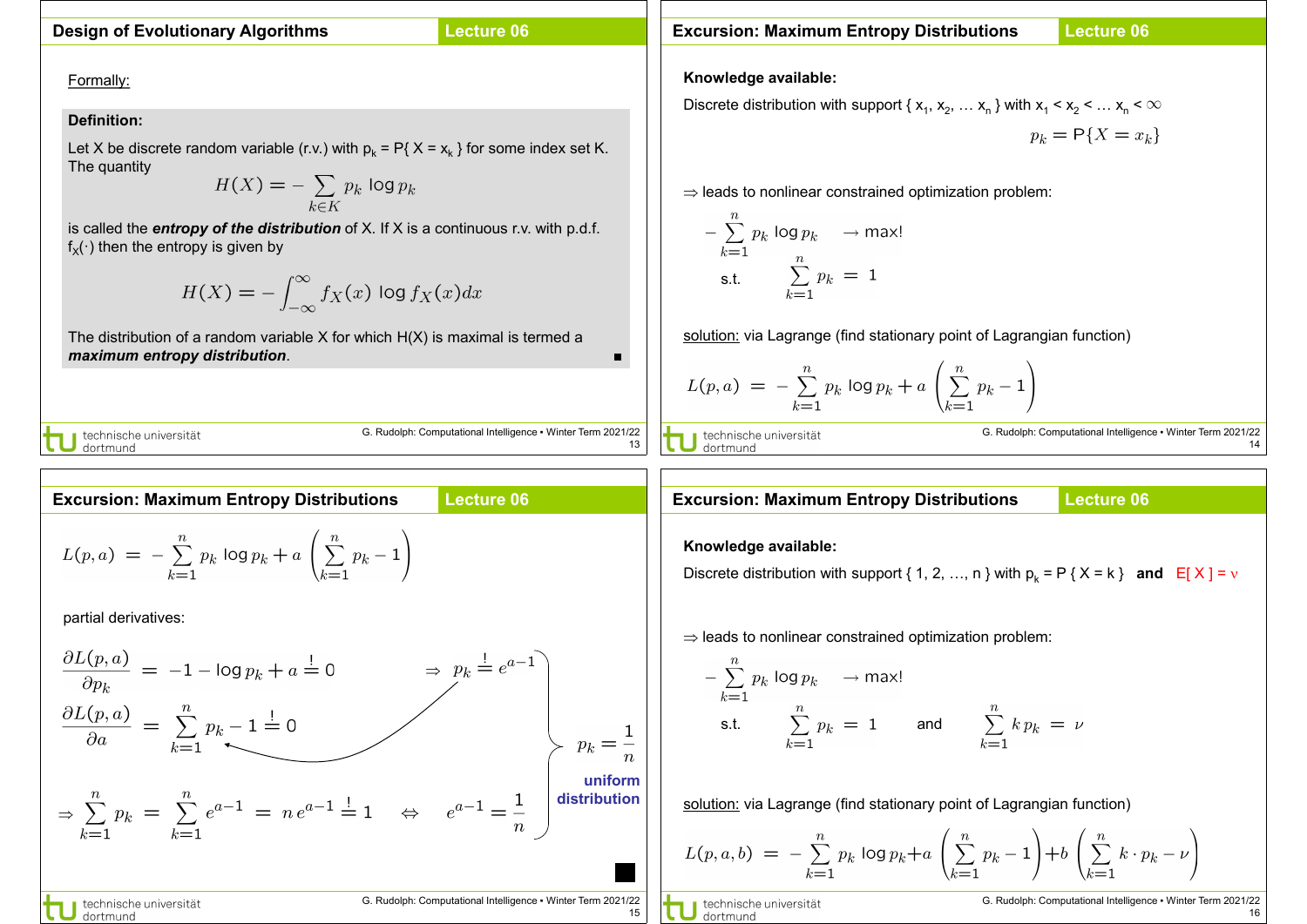**Excursion: Maximum Entropy Distributions**

 $\overset{(\bigstar)}{=}$ 

J technische universität<br>J dortmund

#### **Lecture 06**

G. Rudolph: Computational Intelligence ▪ Winter Term 2021/22

#### **Excursion: Maximum Entropy Distributions**

#### **Lecture 06**

$$
L(p, a, b) = -\sum_{k=1}^{n} p_k \log p_k + a \left( \sum_{k=1}^{n} p_k - 1 \right) + b \left( \sum_{k=1}^{n} k \cdot p_k - \nu \right)
$$
  
\npartial derivative:  
\n
$$
\frac{\partial L(p, a, b)}{\partial p_k} = -1 - \log p_k + a + b k \stackrel{!}{=} 0
$$
\n
$$
\Rightarrow p_k = e^{a-1+bk}
$$
\n
$$
\Rightarrow \text{discrete Boltzman}
$$

$$
\Rightarrow e^{a-1} = \frac{1}{\sum_{k=1}^{n} (e^b)^k} \qquad \Rightarrow p_k = e^{a-1+bk} = \frac{(e^b)^k}{\sum_{i=1}^{n} (e^b)^i}
$$

⇒ **discrete Boltzmann distribution**

$$
p_k = \frac{q^k}{\sum\limits_{i=1}^n q^i} \qquad (q = e^b)
$$

 $\Rightarrow$  value of q depends on  $\overline{v}$  via third condition:  $(\bigstar)$ 

$$
\sum_{i=1}^{n} k p_k = \frac{\sum_{k=1}^{n} k q^k}{\sum_{i=1}^{n} q^i} = \frac{1 - (n+1) q^n + n q^{n+1}}{(1-q) (1-q^n)} = \nu
$$

■ technische universität dortmund

17

(continued on next slide)

G. Rudolph: Computational Intelligence ▪ Winter Term 2021/22 18



#### **Lecture 06 Excursion: Maximum Entropy Distributions**

#### **Knowledge available:**

Discrete distribution with support { 1, 2, ..., n } with  $E[X] = v$  and  $V[X] = \eta^2$ 

⇒ leads to nonlinear constrained optimization problem:

$$
-\sum_{k=1}^{n} p_k \log p_k \longrightarrow \max!
$$
  
s.t. 
$$
\sum_{k=1}^{n} p_k = 1 \text{ and } \sum_{k=1}^{n} k p_k = \nu \text{ and } \sum_{k=1}^{n} (k - \nu)^2 p_k = \eta^2
$$

solution: in principle, via Lagrange (find stationary point of Lagrangian function)

| but very complicated analytically, if possible at all | note: constraints  |
|-------------------------------------------------------|--------------------|
| $\Rightarrow$ consider special cases only             | are linear         |
|                                                       | equations in $p_k$ |

technische universität dortmund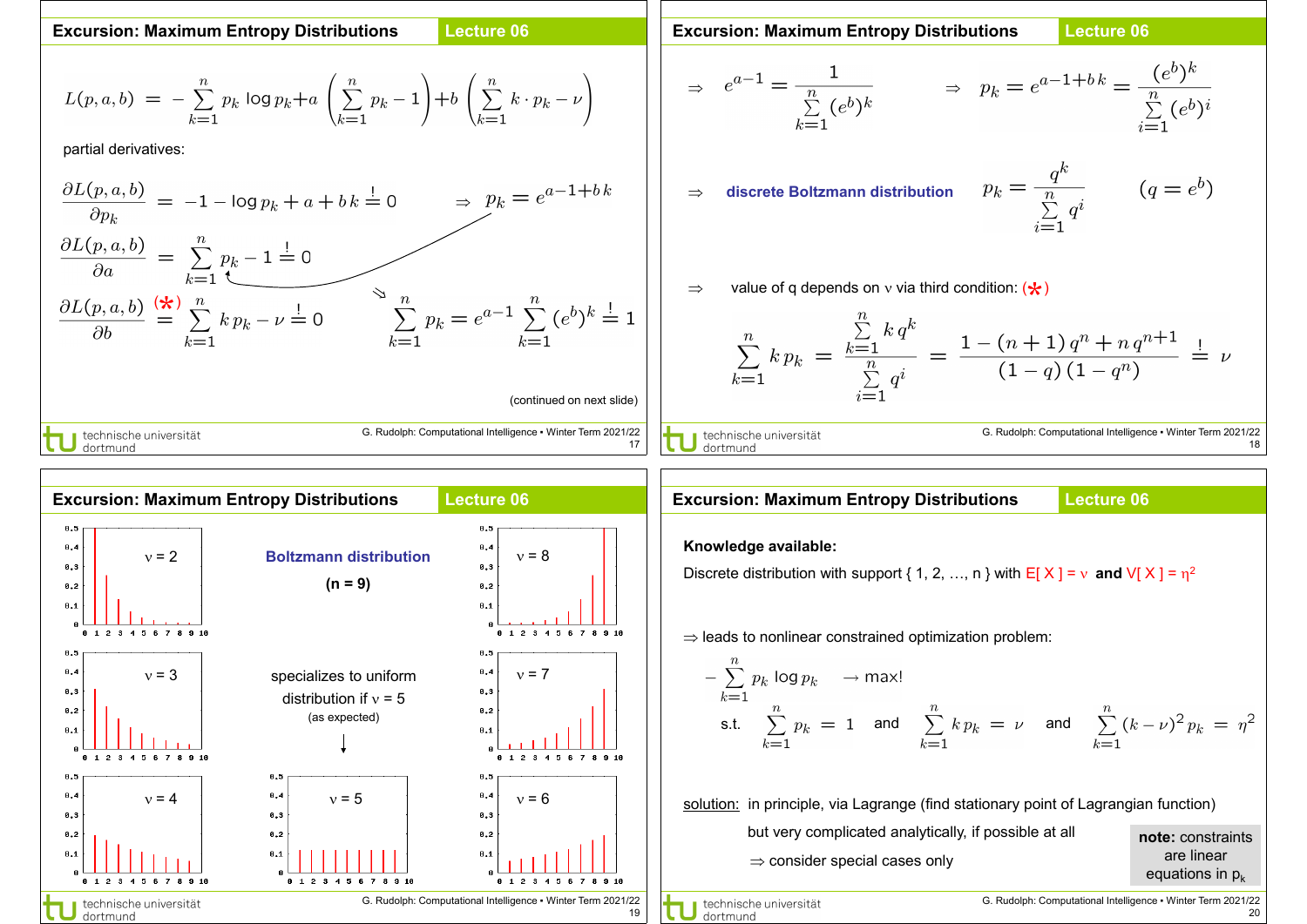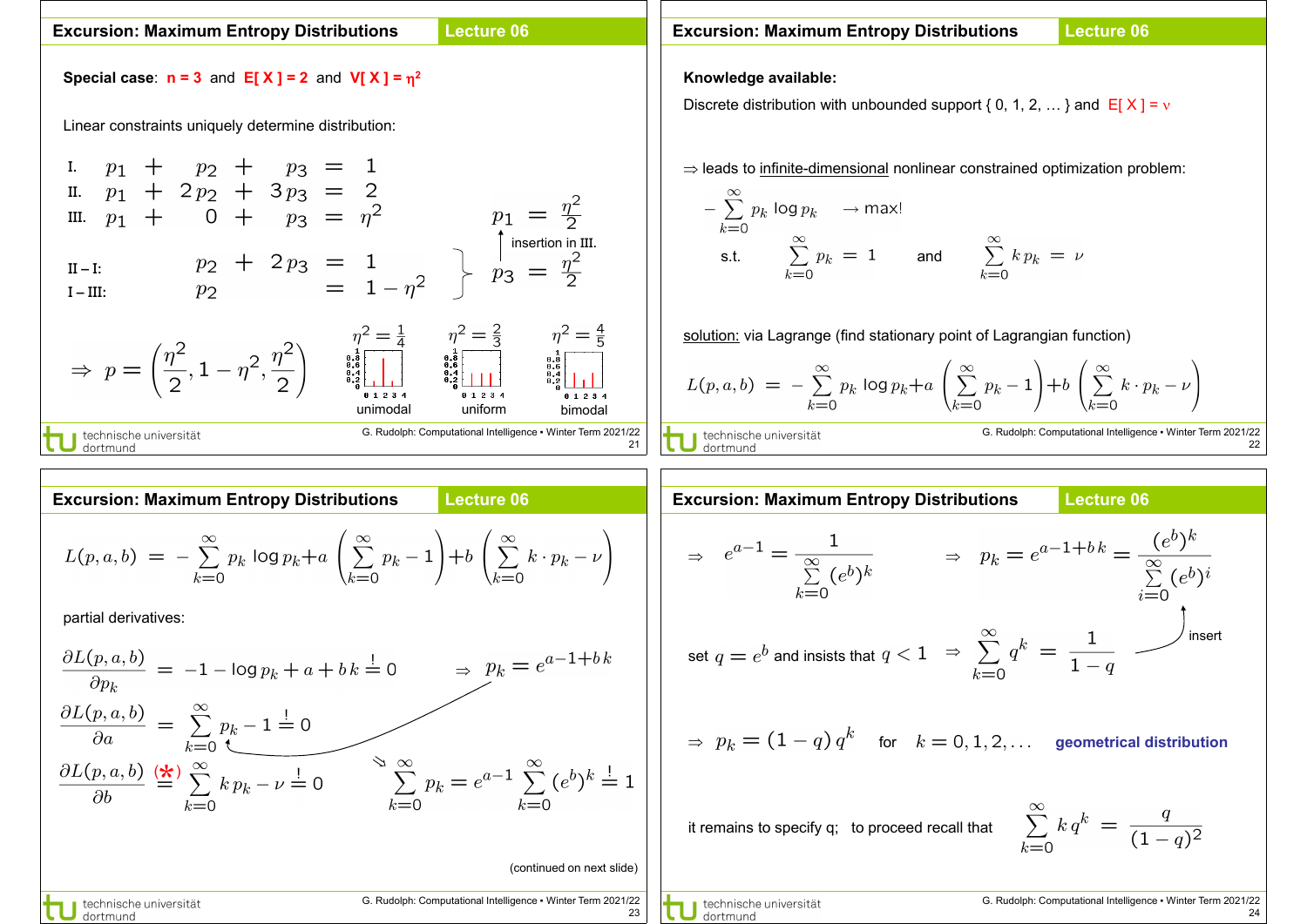